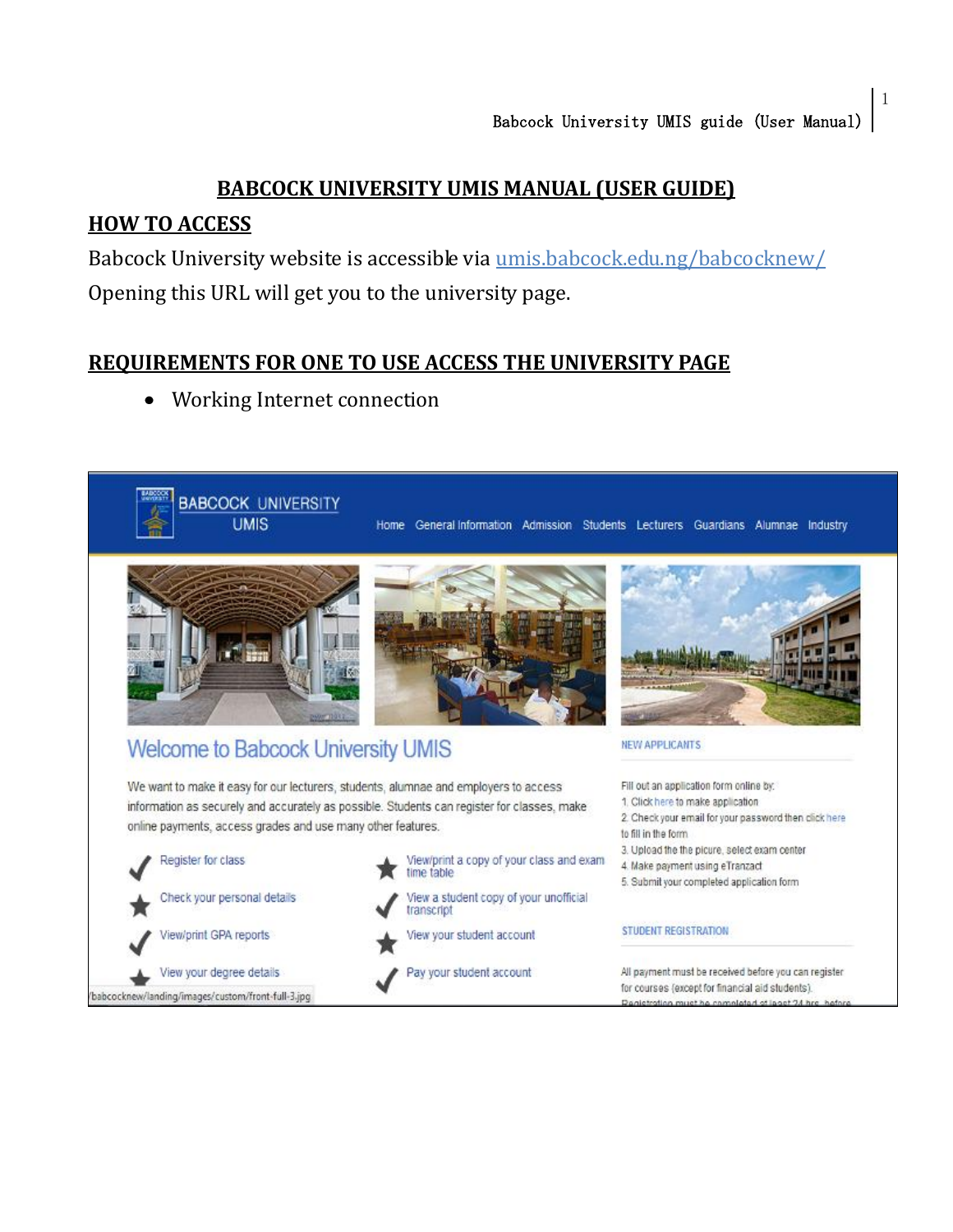### **1. COURSE IDENTIFICATION**

i. Click on '*General Information menu'* on the home page as indicated below.



This opens the page containing general information (school, application forms and Employee application)

| Information |                             | School      |                                                 |                 |
|-------------|-----------------------------|-------------|-------------------------------------------------|-----------------|
| School      |                             | $C$ REFRESH | EXPORT PRINT                                    |                 |
|             | Application for Admision    | School Code | School                                          | $\mathbf{V}$ Go |
|             | <b>Employer Application</b> | ASIT        | Agricultural Sciences and Industrial Technology |                 |
|             |                             | <b>BAAS</b> | Basic and Applied Sciences                      |                 |
|             | General info.               | <b>BBS</b>  | Babcock Business School                         |                 |
|             |                             | CHMS        | College of Health and Medical Sciences          |                 |
|             |                             | COEN        | Computing and Engineering                       |                 |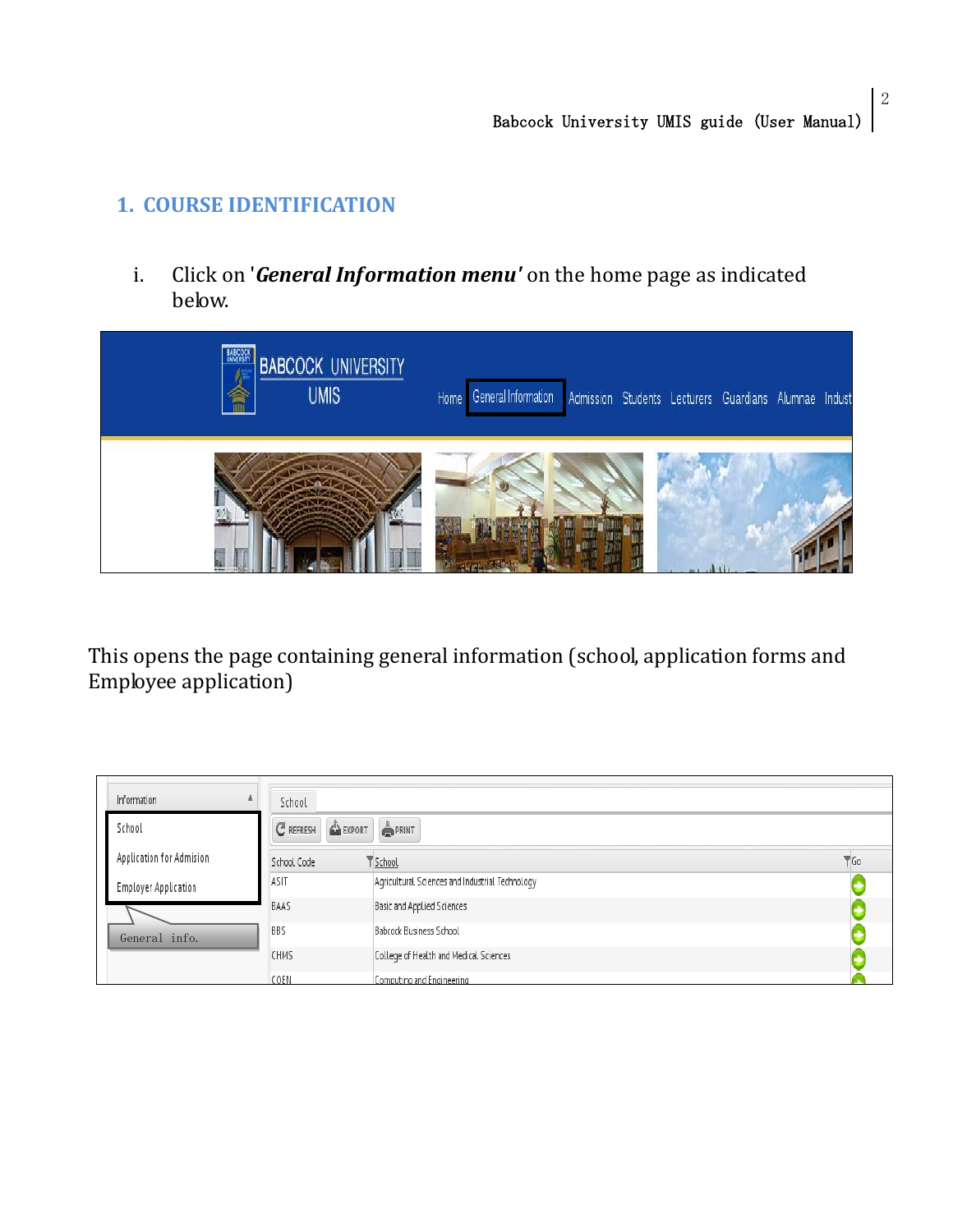**School tab**: - Opens a view of all schools in the University.

- a. Click the Green button  $\Box$  on each row to view various departments in the selected school.
- b. Click the Green button  $\Box$  to view the various majors in a given departments.
- c. Click the Green button  $\Box$  on majors view to view the various major contents/courses of the given major.
- d. Click the Green Button  $\Box$  to view the details of the given course, the course outline and the requirements of that particular course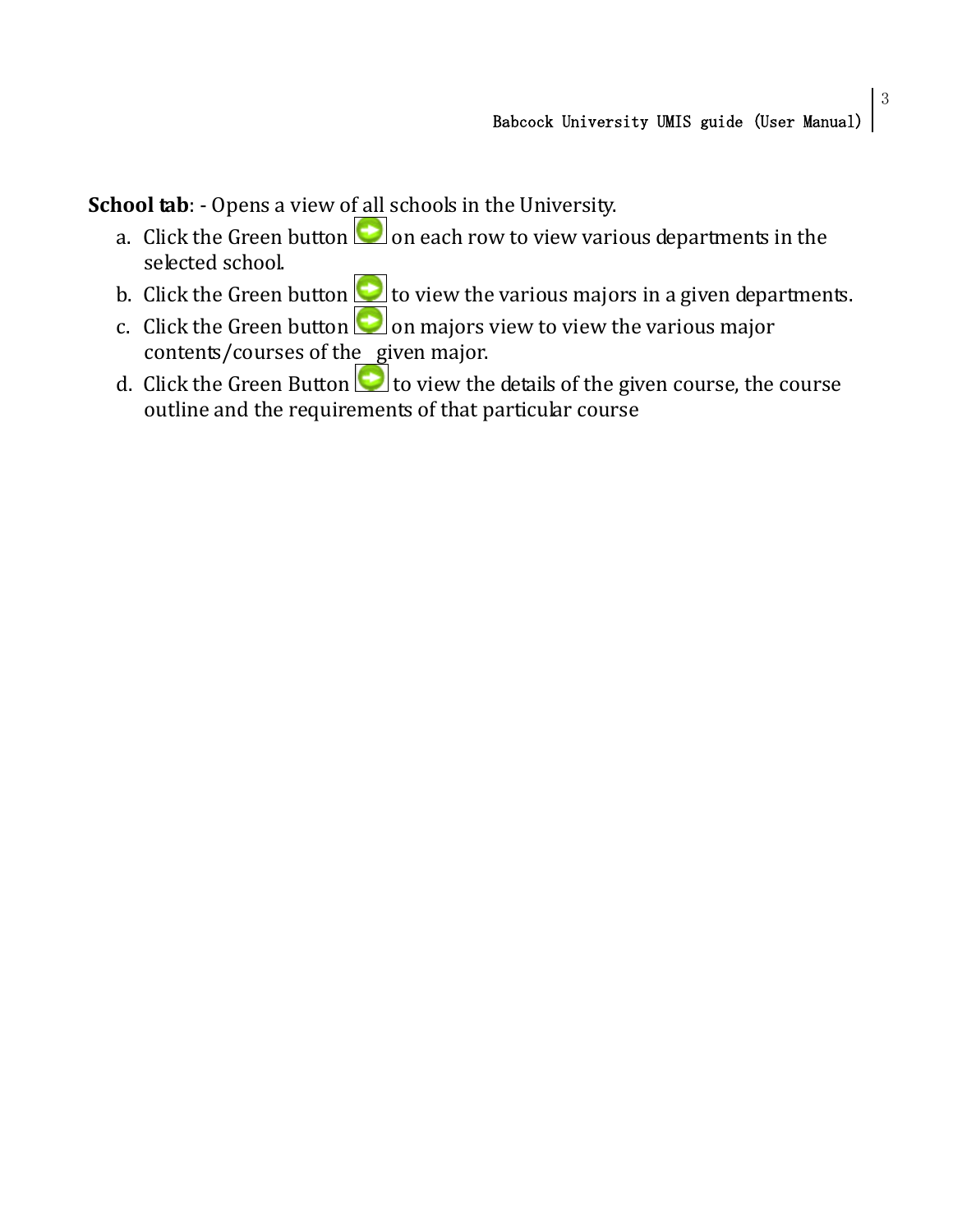### **2. APPLICATION FOR ADMISSION AND USER ACCESS**

Once you have identified the degree program of your choice

There is a **'new applicant's'** guide (as below) on the homepage with direct links and directions on how to do online application.

Fill out an application form online by:

- 1. Click here to make application
- 2. Check your email for your password then click here
- to fill in the form
- 3. Upload the the picure, select exam center
- 4. Make payment using eTranzact
- 5. Submit your completed application form

- i. Click  $\frac{|\text{here}|}{|\text{one}|}$  on the step number one to enable you gain a user account, a username and a password
- ii. Fill in form with the required details (as below)

iii. Click on save option at the bottom of the page to save the information one has filled in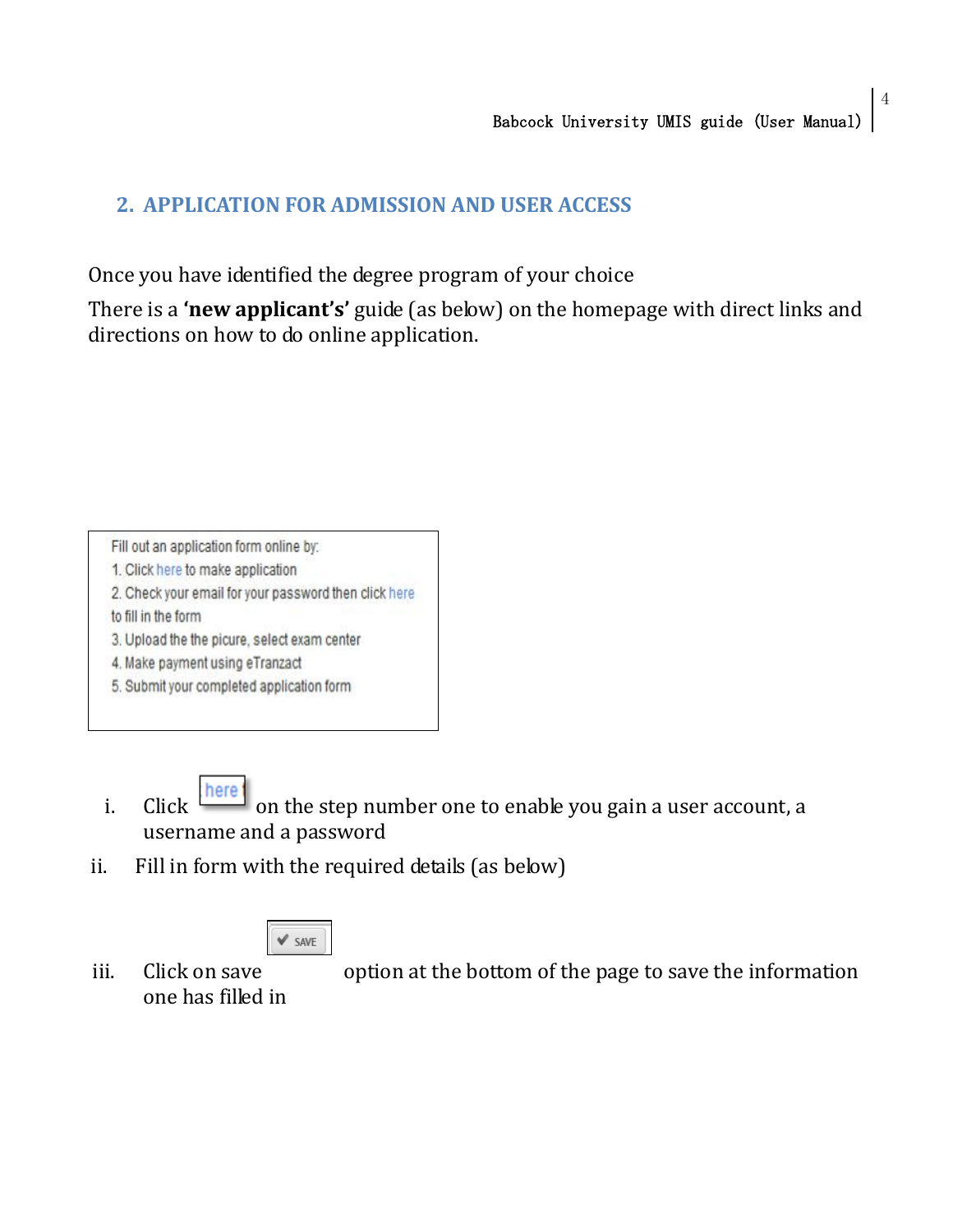| 多<br><b>UMIS</b>                                                               | <b>BABCOCK UNIVERSITY</b>                                                                                                                          |
|--------------------------------------------------------------------------------|----------------------------------------------------------------------------------------------------------------------------------------------------|
| Information<br>×<br>School<br>Application for Admis on<br>Employer Application | Application for Admission<br>Full Name*<br>Emai <sup>+</sup> :<br>Control Email **<br>Application:<br>UNDERGRADUATE ADMISSION<br>$\overline{\tau}$ |

Once one saves the details, they will receive a confirmation message on their email account, inclusive of the **username** and **password.**

View the email below.

| Inbox (787)         |               | <b>Babcock Admissions Application</b>                                                                     |
|---------------------|---------------|-----------------------------------------------------------------------------------------------------------|
| Drafts (38)         |               | admissions@babcock.edu.ng +<br>From                                                                       |
| Sent                |               | chege_lynnette@yahoo.com<br>ĩο                                                                            |
| Spam (10)           |               |                                                                                                           |
| Trash               |               | Dear Wanjiru Chege.                                                                                       |
| FOLDERS             | $\frac{1}{2}$ | Thank you for applying to Babcock University.<br>To access form online use the the following information: |
| MESSENGER           | ${\cal N}$    | Username: chege lynnette@yahoo.com                                                                        |
| <b>APPLICATIONS</b> | 办             | Password: 19A7AACB9                                                                                       |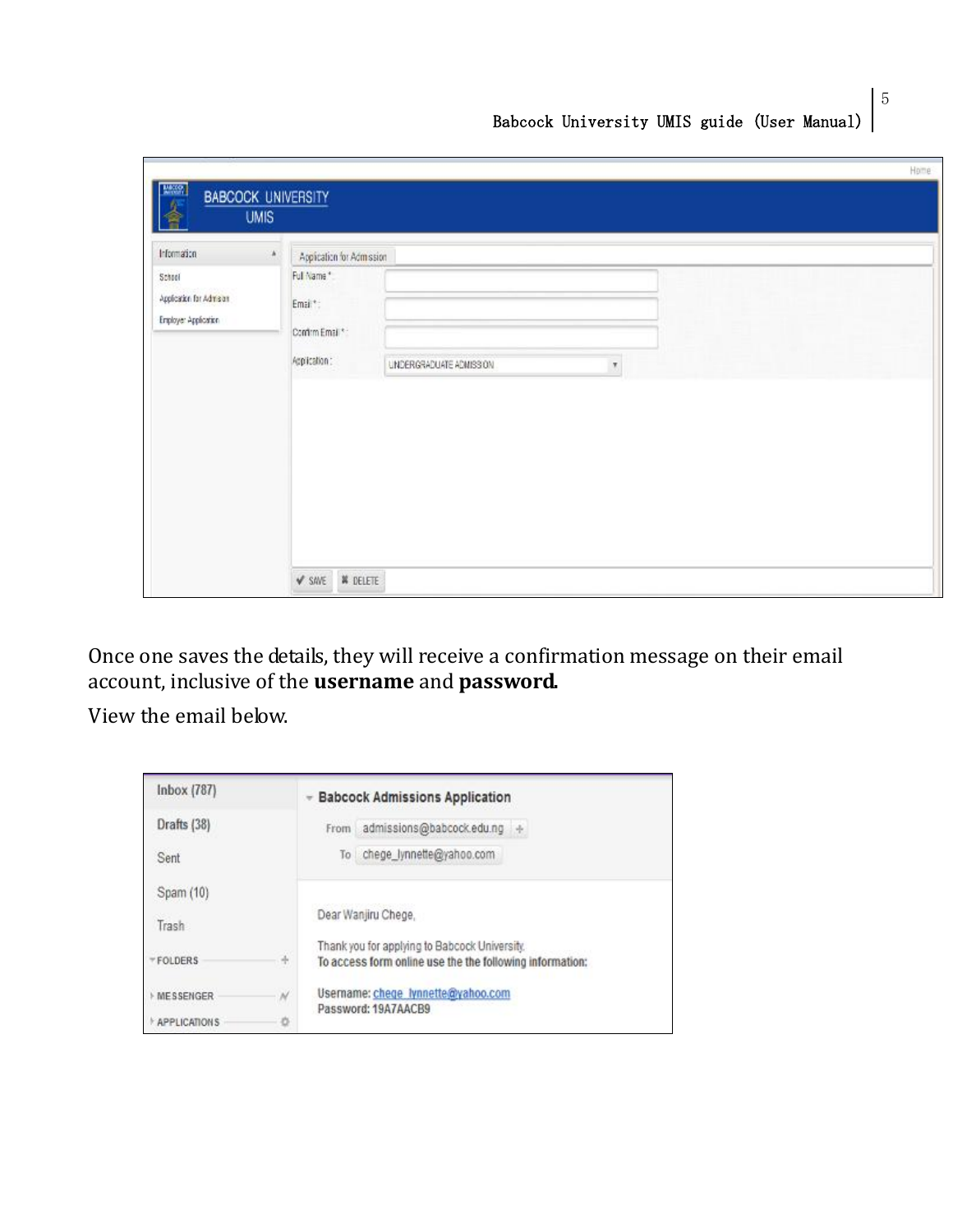# **LOGGING IN REQUIREMENTS TO LOG IN**

- User-name (identifies your user account)
- Password (
	- i. Click **here** on the step number two
	- ii. On the *'user-name'* text-box, fill-in the username received via email
- iii. Fill-in the *'password'* you received via email
- iv. Finally, click on the log in option to enable one to log in

| Username<br>chege lynnette@yahoo.com                                | <b>BABCOCK UNIVERSITY</b><br><b>UMIS</b> |
|---------------------------------------------------------------------|------------------------------------------|
|                                                                     |                                          |
| Password<br>Lost password?<br>$\bullet\bullet\bullet\bullet\bullet$ |                                          |

When one logs in, the admissions page below is what appears. The '*Applied Forms*' tab shows the form one applied for.

| Δ.<br>Application     | Applied Forms<br>ompleted Forms   |                       |           |
|-----------------------|-----------------------------------|-----------------------|-----------|
| School Information    | $C$ REFRESH<br>EXPORT<br>$P$ RINT |                       |           |
| Application Form      | Form Name                         | Application Date      | Edit Form |
| <b>Upload Picture</b> | UNDERGRADUATE ADMISSION           | Feb 27, 2013 12:39 PM |           |
| Exam Center           |                                   |                       |           |
| Application Payment   |                                   |                       |           |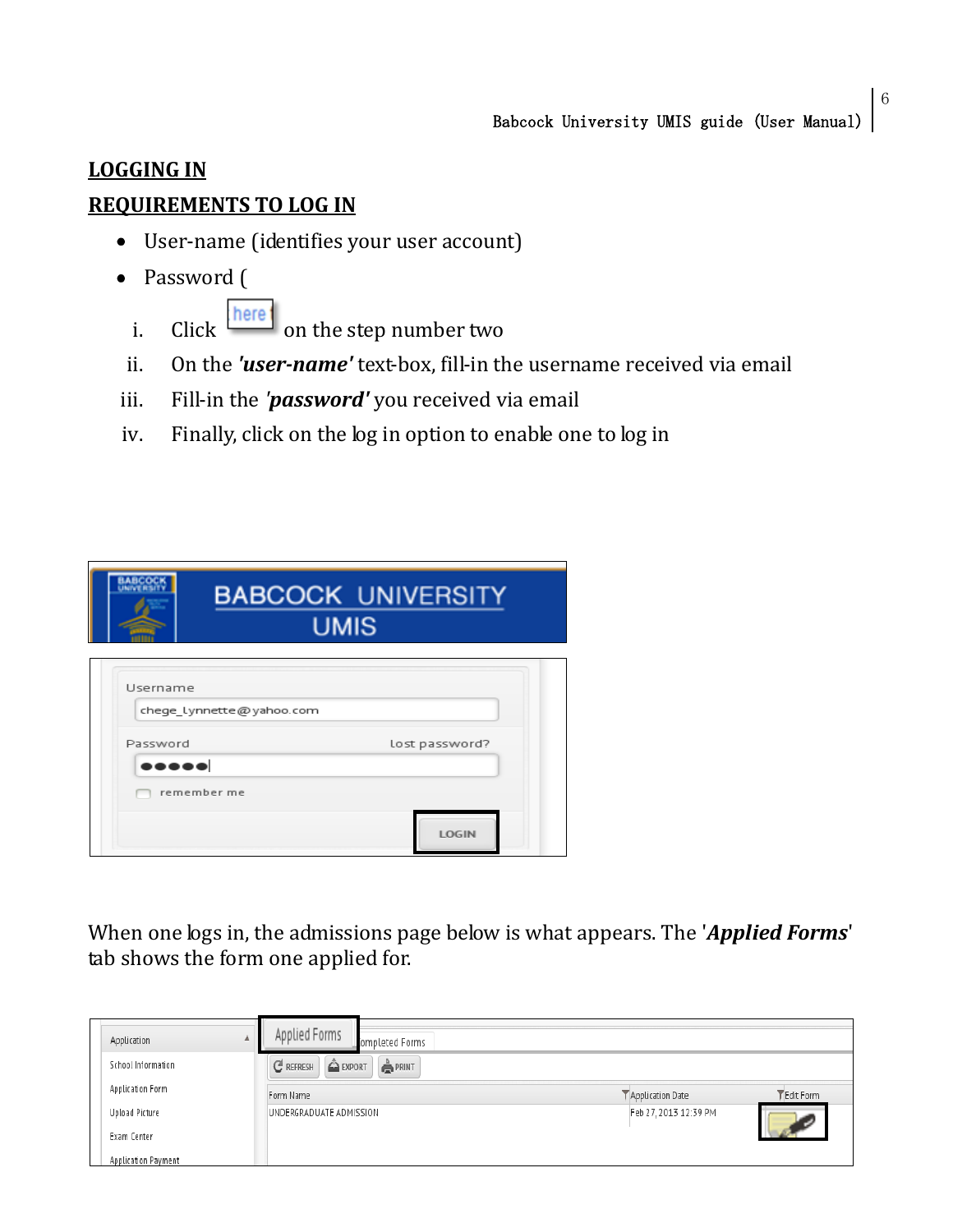Click the image icon as indicated above to view and fill the form with the necessary details (as below).

| <b>BABCOCK</b><br>UNIVERSITY<br>PLEASE PROVIDE ALL INFORMATION REQUESTED ON THIS FORM | BABCOCK UNIVERSITY                         | <b>UMIS</b>         |                         |
|---------------------------------------------------------------------------------------|--------------------------------------------|---------------------|-------------------------|
| PERSONAL DATA                                                                         |                                            |                     |                         |
| Surname Chege                                                                         | First Name Lynnette                        | Other Names Wanjiru |                         |
| Residential Address 2644 Nyahururu                                                    |                                            |                     |                         |
| Email chege_(ynnette@yahoo.com                                                        | Phone Number 0717195141                    |                     |                         |
| Country Kenya                                                                         |                                            |                     |                         |
| State Others                                                                          |                                            |                     |                         |
| Date of Birth in form dd/mm/yyyy e.g 13/02/2013 30/05/1989                            | 圜<br>Gender Female                         |                     | v                       |
| Birth Place Nakuru                                                                    | Marital Status Single                      |                     | $\overline{\mathbf{v}}$ |
| Religious Preference   Christianity                                                   | $\overline{\mathbf{v}}$                    |                     |                         |
| If Christian, Denominationn   Anglican Church                                         |                                            | v                   |                         |
| Patents/Guardians Name Chege                                                          |                                            |                     |                         |
| Patents/Guardians Residential Address 1644 Nyahururu                                  |                                            |                     |                         |
| Patents/Guardians Email chege_lynnette@yahoo.com                                      | Patents/Guardians Mobile Number 0717195141 |                     |                         |
| Select Courses(2 Options Only)                                                        |                                            |                     |                         |
| Select Courses(2 Options Only)                                                        |                                            |                     |                         |
| Option One                                                                            |                                            |                     |                         |
| Option One                                                                            |                                            |                     |                         |
| Course   Agricultural Economics                                                       | $\boldsymbol{\mathrm{v}}$                  |                     |                         |

**NOTE: -** Save the details currently filled by clicking the save option at the bottom of the page. Again note that one can save their details severally but once you click on the complete option, and your form is successfully submitted you cannot edit/change the detail anymore. Therefore one should only click on the complete option if he/she is sure about the details and that the form is complete.

Save

Complete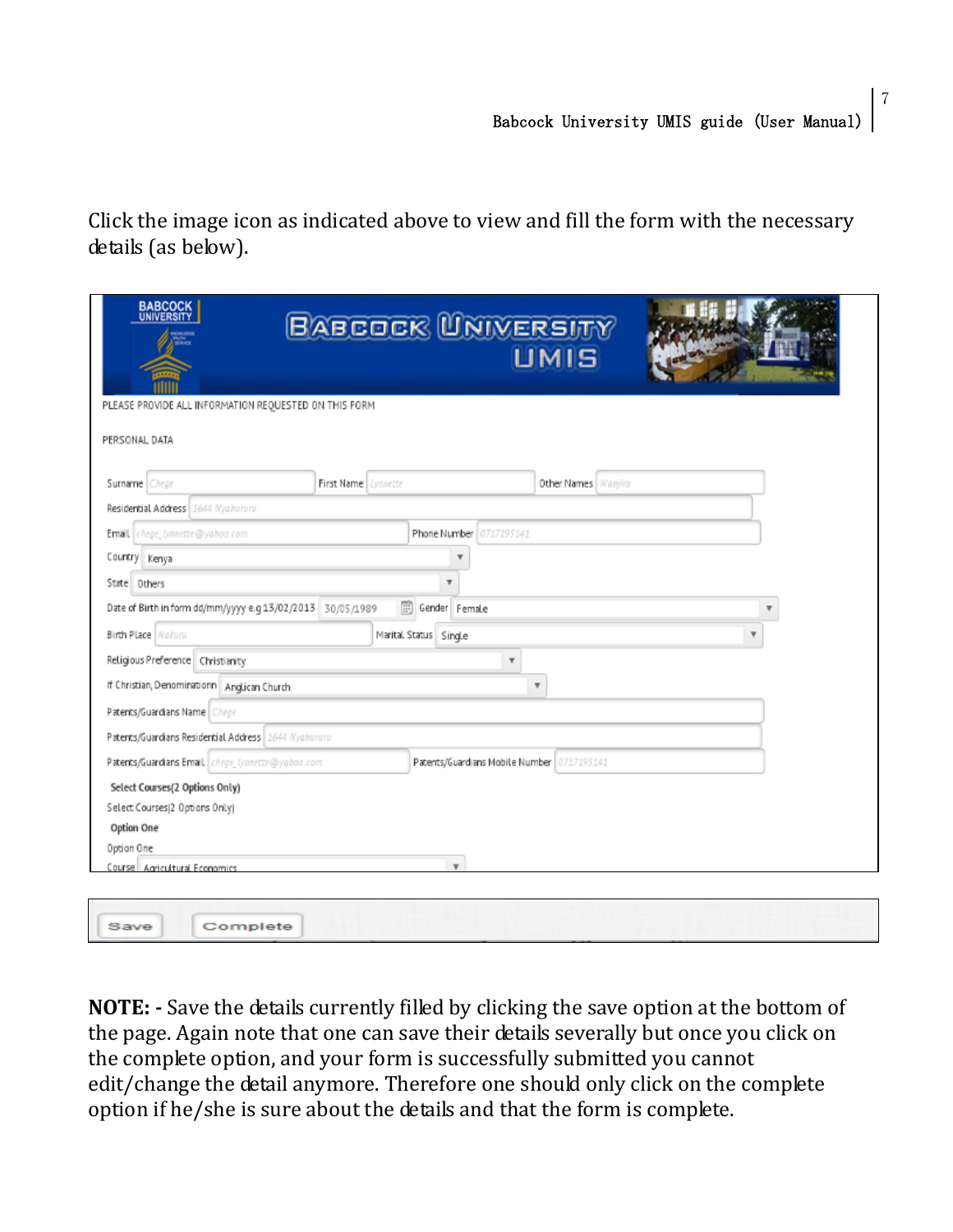When one submits the forms is transferred to the '*Completed Forms*' tab.

| Application<br>School Information | Applied Forms<br>$C$ REFRESH | Completed Forms<br>EXPORT<br><b>PRINT</b> |                |                       |                       |                    |
|-----------------------------------|------------------------------|-------------------------------------------|----------------|-----------------------|-----------------------|--------------------|
| Application Form                  | Form Name                    |                                           | Approve Status | Application Date      | Completion Date       | View Form          |
| Upload Picture                    | UNDERGRADUATE ADMISSION      |                                           | Completed      | Feb 27, 2013 08:57 AM | Feb 27, 2013 09:06 AM | <b>CERTIFICATE</b> |
| Exam Center                       |                              |                                           |                |                       |                       |                    |
| Application Payment               |                              |                                           |                |                       |                       |                    |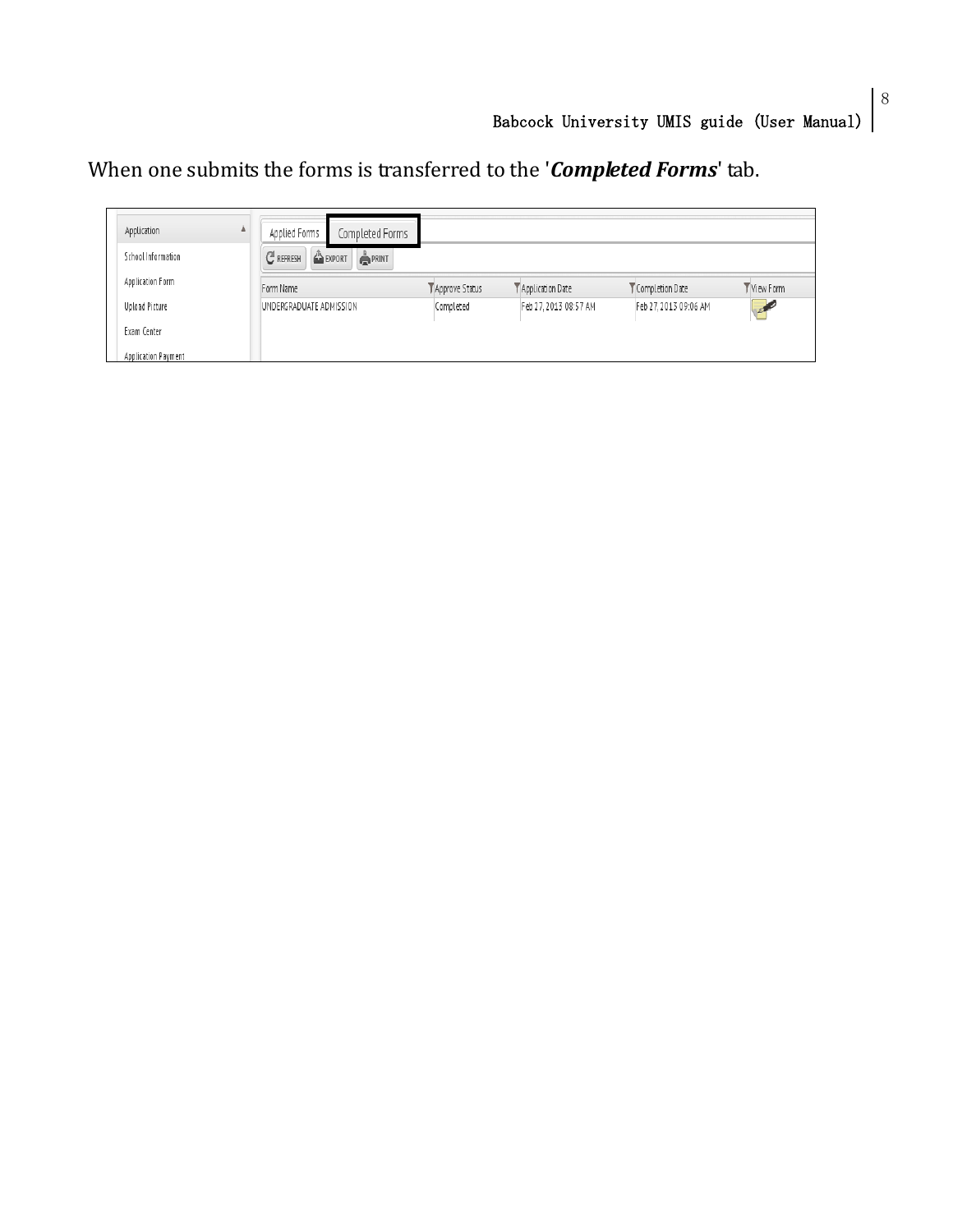# **3. UPLOADING A PICTURE/ AN IMAGE**

- i. Click '*Upload Picture*' menu, which basically enables you to upload your picture for identification purposes. The upload photo tab opens
- ii. Click the image icon to upload your image. The upload dialog box opens as a pop up.

| Upload Picture |               |  |
|----------------|---------------|--|
| Full Name:     | Daniel Bosire |  |
|                |               |  |
| Picture        |               |  |
|                |               |  |
|                |               |  |
|                |               |  |
|                |               |  |
|                | ×             |  |

- iii. Click on the browse button to locate/select the image you want to upload
- iv. Click the submit button on the pop up (close the pop up).



v. Click on the update tab as shown below



vi. Click on save on the main page to save your image on the main form.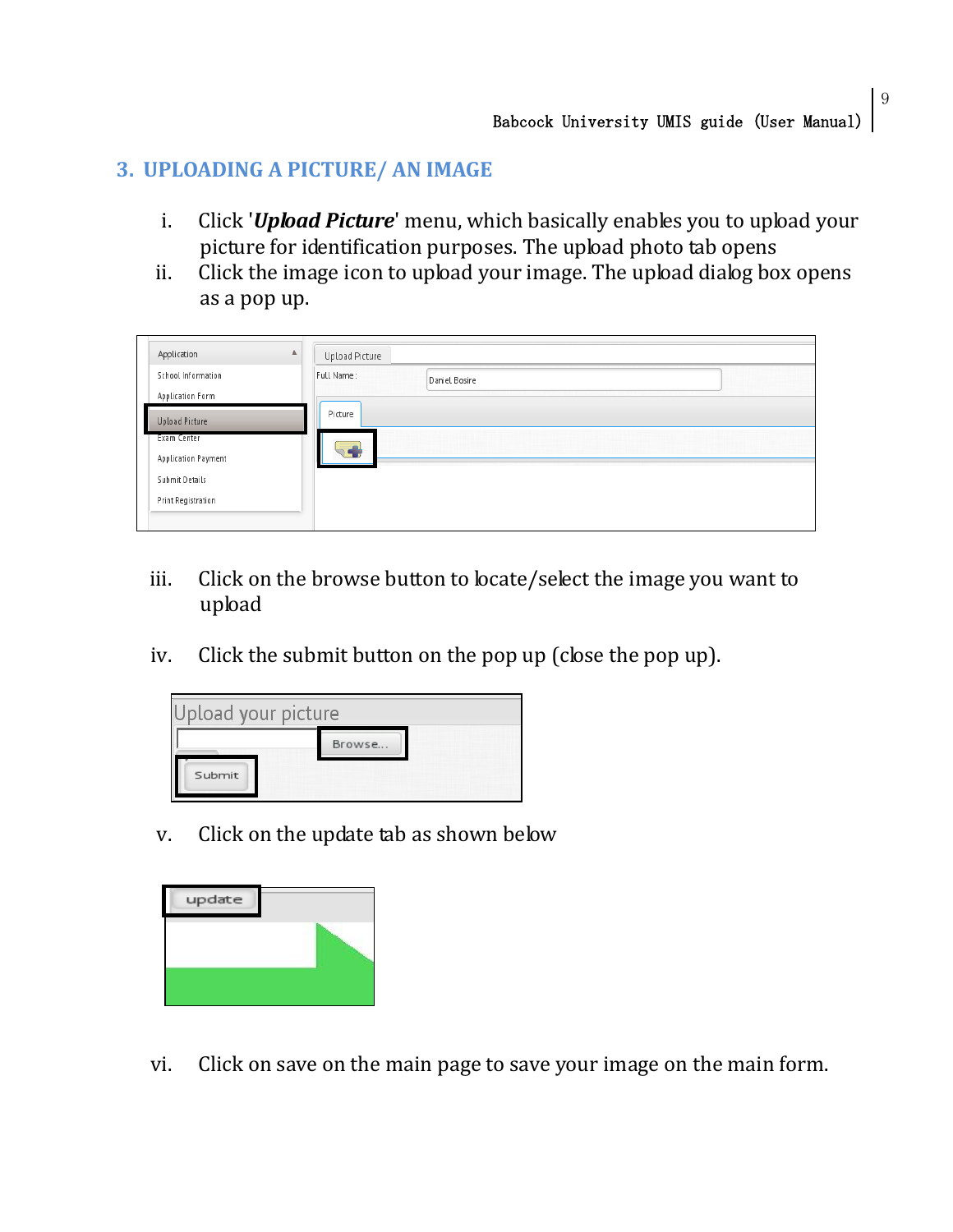### **4. EXAM REGISTRATION**

i. Click the '*Exam Center*' menu to enter the exam center you prefer on the resulting form

| Application               | Exam Centers          |                                                                         |             |
|---------------------------|-----------------------|-------------------------------------------------------------------------|-------------|
| School Information        | $C$ REFRESH<br>EXPORT | $P$ RINT                                                                |             |
| Application Form          | Exam Center ID        | Y Exam Center Name                                                      | $\sqrt{60}$ |
| <b>Upload Picture</b>     |                       | AFRIHUB Institute, AP Plaza, Adetokunbo Ademola Cresent, Wuse II, Abuja |             |
| Exam Center               |                       | AFRIHUB Center, Federal University of Technology. Owerri                |             |
| Application Payment       | o                     | AFRIHUB ICT Institute, 142, Oba Akran Ave, Ikeja                        |             |
| Submit Details            | a                     | Babcock University, Ilisan-Remo                                         |             |
| <b>Print Registration</b> | 13                    | ChamsCity(Lagos)-2A Isaac John Street, Ikeja GRA                        |             |
|                           | 14                    | ChamsCity(Abuja)-Plot 66,1st Avenue, Off Shehu Shaqari Road, Abuja      |             |
|                           | 15                    | ChamsCity(PortHarcourt)- 83 Stadium Road, PortHarcourt                  |             |

ii. Click on the go **b**utton to view particular exam details.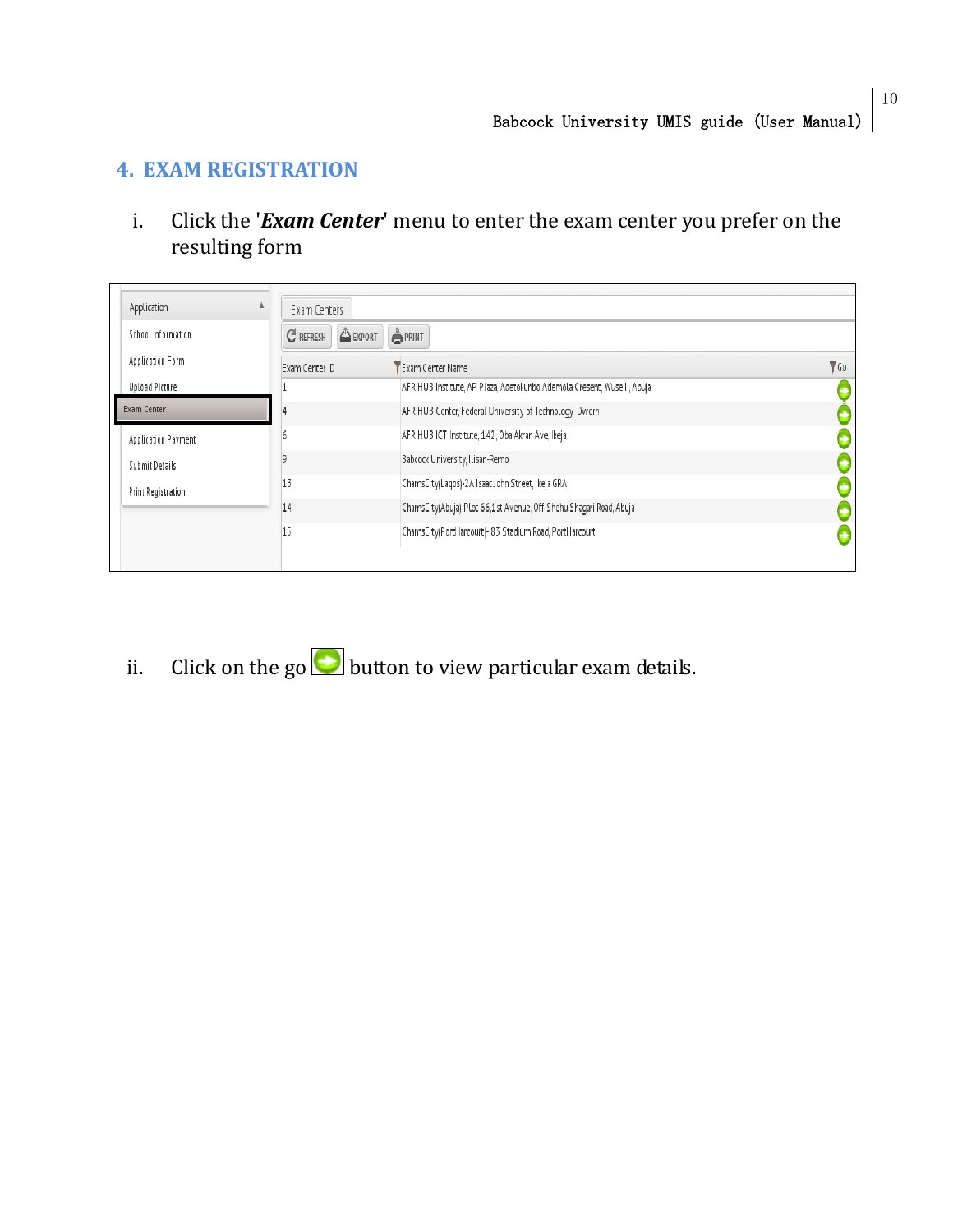|                | こくさけ しさいこう               |                                                                 |                                   |  |  |
|----------------|--------------------------|-----------------------------------------------------------------|-----------------------------------|--|--|
| tation Form    | C REFRESH                | $\frac{D}{2}$ now $T$<br>A rypont                               |                                   |  |  |
| d Picture      |                          | Check the one applicable as per your selection in regard to the |                                   |  |  |
|                | ID                       | exam dates                                                      | Name                              |  |  |
| Center         | $\overline{\mathcal{C}}$ |                                                                 | ChamsCity(PortHarcourt)- 83 Stadi |  |  |
|                |                          | 04-Apr-2013                                                     | ChamsCity(PortHarcourt)- 83 Stadi |  |  |
| cation Payment |                          | 09-Apr-2013                                                     | ChamsCity(PortHarcourt)- 83 Stadi |  |  |
| it Details     |                          | 11-Apr-2013                                                     | ChamsCity(PortHarcourt)- 83 Stadi |  |  |
|                |                          | 16-Apr-2013                                                     | ChamsCity(PortHarcourt)- 83 Stadi |  |  |
| Registration   |                          | 18-Apr-2013                                                     | ChamsCity(PortHarcourt)- 83 Stadi |  |  |
|                |                          | 23-Apr-2013                                                     | ChamsCity(PortHarcourt)- 83 Stadi |  |  |
|                |                          | 25-Apr-2013                                                     | ChamsCity(PortHarcourt)- 83 Stadi |  |  |
|                |                          | 30-Apr-2013                                                     | ChamsCity(PortHarcourt)- 83 Stadi |  |  |
|                |                          | 02-May-2013                                                     | ChamsCity(PortHarcourt)- 83 Stadi |  |  |
|                |                          | 07-May-2013                                                     | ChamsCity(PortHarcourt)- 83 Stadi |  |  |
|                |                          | 09-May-2013                                                     | ChamsCity(PortHarcourt)- 83 Stadi |  |  |
|                |                          | 14-May-2013                                                     | ChamsCity(PortHarcourt)- 83 Stadi |  |  |
|                |                          | 16-May-2013                                                     | ChamsCity(PortHarcourt)- 83 Stadi |  |  |
|                |                          | 21-May-2013                                                     | ChamsCity(PortHarcourt)- 83 Stadi |  |  |
|                |                          | 23-May-2013                                                     | ChamsCity(PortHarcourt)- 83 Stadi |  |  |
|                |                          | 18-Jun-2013                                                     | ChamsCity(PortHarcourt)- 83 Stadi |  |  |
|                |                          | 20-Jun-2013                                                     | ChamsCity(PortHarcourt)- 83 Stadi |  |  |
|                |                          | 25-Jun-2013                                                     | ChamsCity(PortHarcourt)- 83 Stadi |  |  |
|                |                          | 27-Jun-2013                                                     | ChamsCity(PortHarcourt)- 83 Stadi |  |  |
|                |                          |                                                                 |                                   |  |  |
|                | Select Date              | C CHECK ALL<br><b>O</b> ACTION                                  |                                   |  |  |
|                |                          |                                                                 | CEADCH.                           |  |  |

iii. Check the one applicable to your selection in regard to the exam dates as shown below.



iv. Click on action tab as indicated above for the record to be updated. A confirmation message will appear at the bottom of the page.

|                     |                                                          | 25-Jun-2013          |           | Chan      |
|---------------------|----------------------------------------------------------|----------------------|-----------|-----------|
|                     | Chan                                                     |                      |           |           |
|                     |                                                          |                      |           |           |
| Select Date         | $\bar{\mathbf{v}}$                                       | <b>E</b> ACTION      | CHECK ALL |           |
| Exam Date           | Contains (case insensitiv ▼<br>$\boldsymbol{\mathrm{v}}$ |                      |           | And<br>55 |
| Updated A 193 E 483 |                                                          | Confirmation message |           |           |
| Updated A 193 E 484 |                                                          |                      |           |           |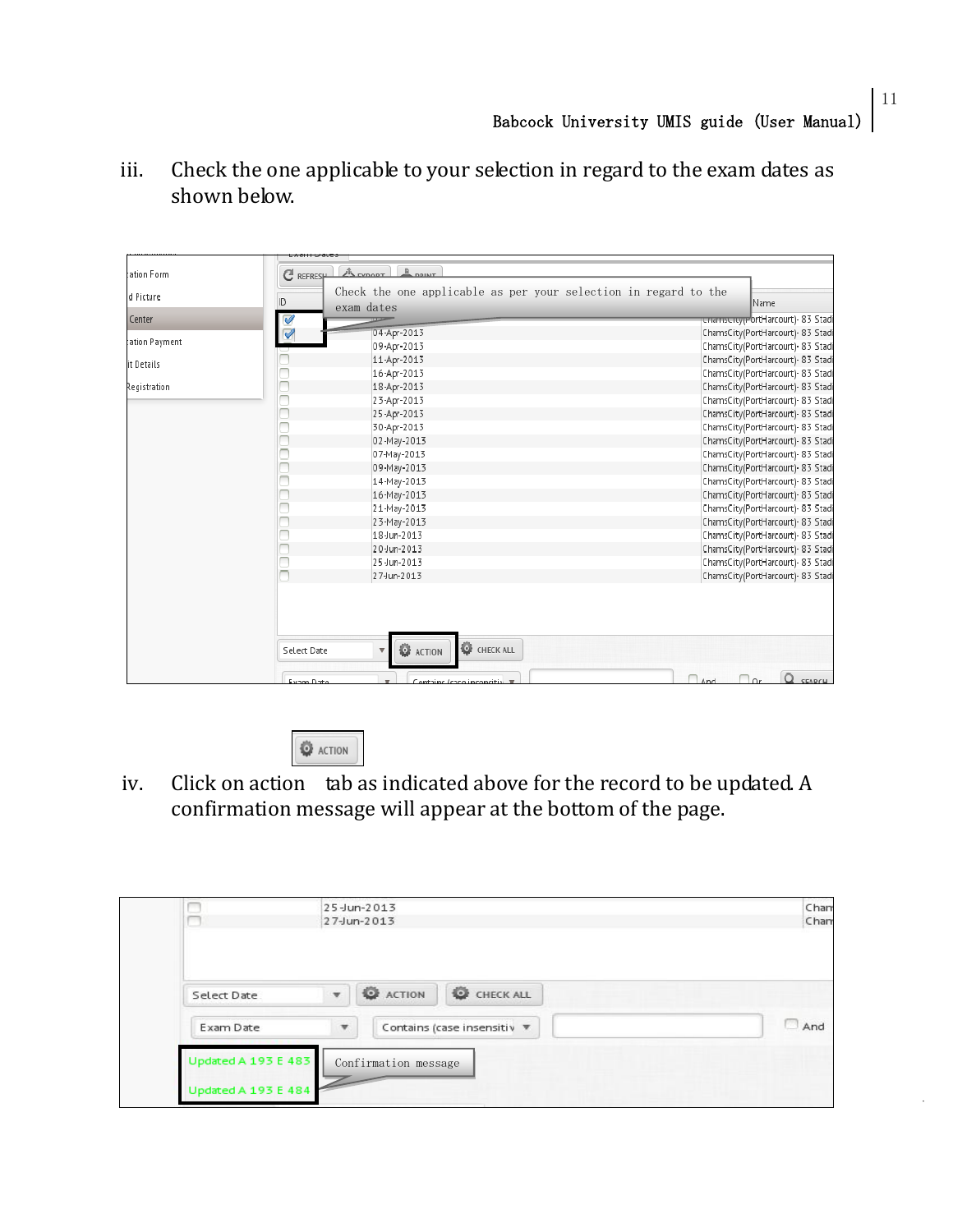### **5. MAKING THE PAYMENTS**

i. Click the '*Application Payment* ' menu to view and enter the payment

| Application               | A<br>Payments                                                    |                                                                                                                   |  |  |  |  |  |
|---------------------------|------------------------------------------------------------------|-------------------------------------------------------------------------------------------------------------------|--|--|--|--|--|
| School Information        | Application                                                      | 164                                                                                                               |  |  |  |  |  |
| Application Form          | Approved                                                         | No                                                                                                                |  |  |  |  |  |
| <b>Upload Picture</b>     | Paid                                                             | No                                                                                                                |  |  |  |  |  |
| Exam Center               | Amount                                                           | 4000                                                                                                              |  |  |  |  |  |
| Application Payment       | Application Date                                                 | Feb 20, 2013 12:00 AM                                                                                             |  |  |  |  |  |
| Submit Details            | Confirmation Number                                              | 12345                                                                                                             |  |  |  |  |  |
| <b>Print Registration</b> | Receipt Number                                                   | 6789123456                                                                                                        |  |  |  |  |  |
|                           | eTranzact Bank PIN Payment<br>eTranzact VISA, Poket Moni Payment | eTranzact <sup>*</sup> Bank PIN Payments<br>eTranzact ><br>gonesis PocketMani MobileMoney<br><b>VISA</b><br>Verve |  |  |  |  |  |
|                           | Application<br>$\boldsymbol{\mathrm{v}}$                         | Q SEARCH<br>$\Box$ And<br>$\Box$ or<br>Contains (case insensitiv v                                                |  |  |  |  |  |
|                           | <b>SUBMIT</b>                                                    | 赊                                                                                                                 |  |  |  |  |  |

- ii. There are two types of payment the Bank PIN Payment where payments are made to the bank and a Confirmation and receipt number given. Enter these on the Confirmation Number and Receipt Number area and then click on **Submit**. To process the payment click on the **eTranzact Bank PIN Payment** logo.
- iii. To pay by pocketMoni, mobileMoni, VISA, Master Card or eTranzact card click on the lower eTranzact logo and proceed.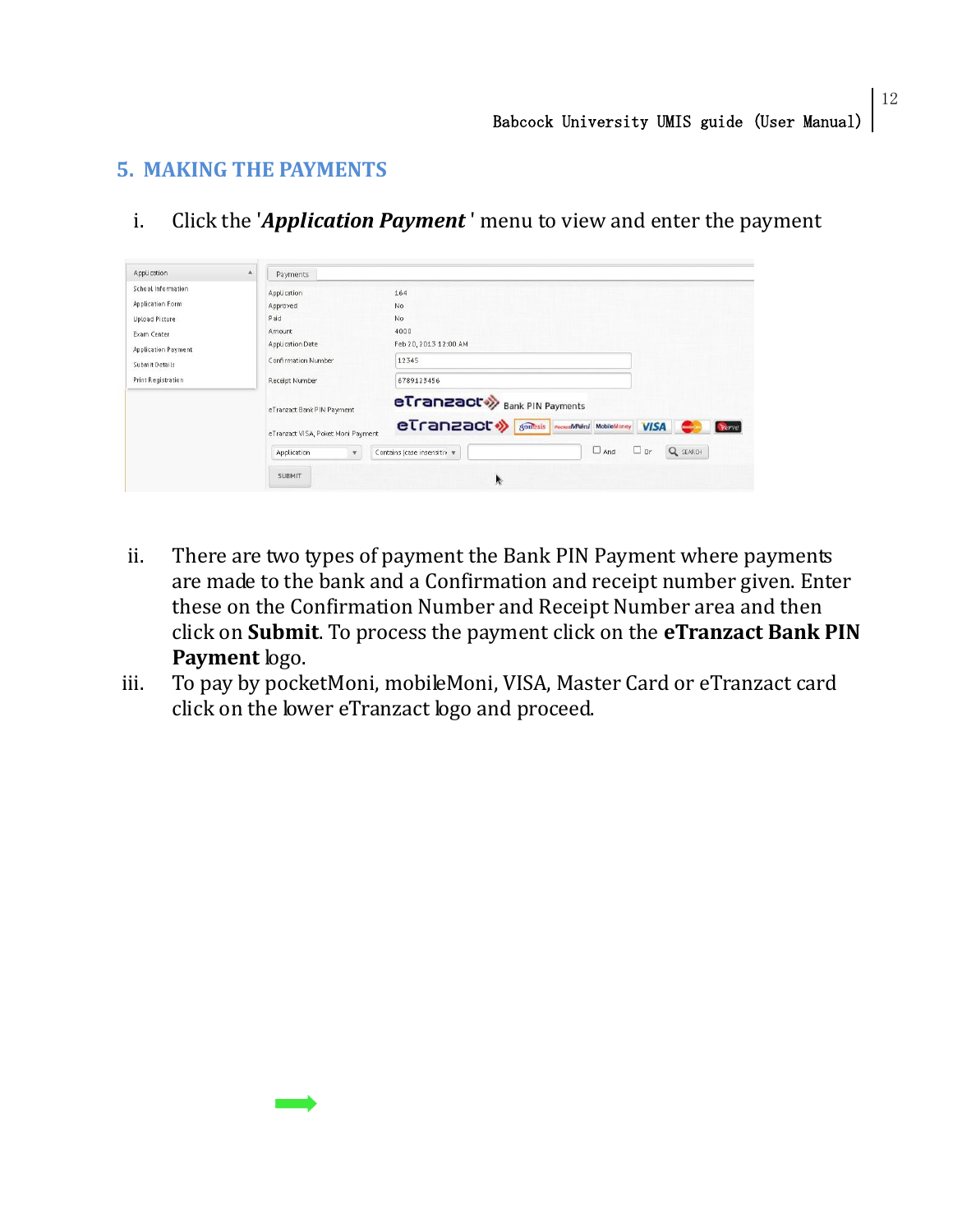#### **6. SUBMITTING APPLICATION DETAILS**

- i. Click the *'Submit Details* ' menu on the left of your screen
- ii. You can view the form by clicking on the image icon



iii. Click on the action tab to submit the details that you have filled in the preceding menus. Make sure the drop down menu highlighted in blue below reads *'Submit Application'*

| Application             | ▲ | Submit Application |                         |                 |           |                                     |       |                        |            |
|-------------------------|---|--------------------|-------------------------|-----------------|-----------|-------------------------------------|-------|------------------------|------------|
| School Information      |   | $C$ REFRESH        | EXPORT                  | $P$ RINT        |           |                                     |       |                        |            |
| <b>Application Form</b> |   | ID                 |                         |                 |           | Registration N First Name T Surname |       | Tother Names View Form |            |
| <b>Upload Picture</b>   |   | ┍                  |                         |                 | 193       | Lynnette                            | Chege | Wanjiru                |            |
| Exam Center             |   |                    |                         |                 |           |                                     |       |                        |            |
| Application Payment     |   |                    |                         |                 |           |                                     |       |                        |            |
| Submit Details          |   |                    |                         |                 |           |                                     |       |                        |            |
| Print Registration      |   |                    |                         |                 |           |                                     |       |                        |            |
|                         |   |                    |                         |                 |           |                                     |       |                        |            |
|                         |   |                    |                         |                 |           |                                     |       |                        |            |
|                         |   |                    |                         |                 |           |                                     |       |                        |            |
|                         |   |                    |                         |                 |           |                                     |       |                        |            |
|                         |   |                    |                         |                 |           |                                     |       |                        |            |
|                         |   |                    |                         |                 |           |                                     |       |                        |            |
|                         |   |                    |                         |                 |           |                                     |       |                        |            |
|                         |   |                    |                         |                 |           |                                     |       |                        |            |
|                         |   |                    |                         |                 |           |                                     |       |                        |            |
|                         |   |                    |                         |                 |           |                                     |       |                        |            |
|                         |   |                    |                         |                 |           |                                     |       |                        |            |
|                         |   | Sumbit Application | $\overline{\mathbf{v}}$ | <b>O</b> ACTION | CHECK ALL |                                     |       |                        |            |
|                         |   |                    |                         |                 |           |                                     |       |                        | $\Box$ And |